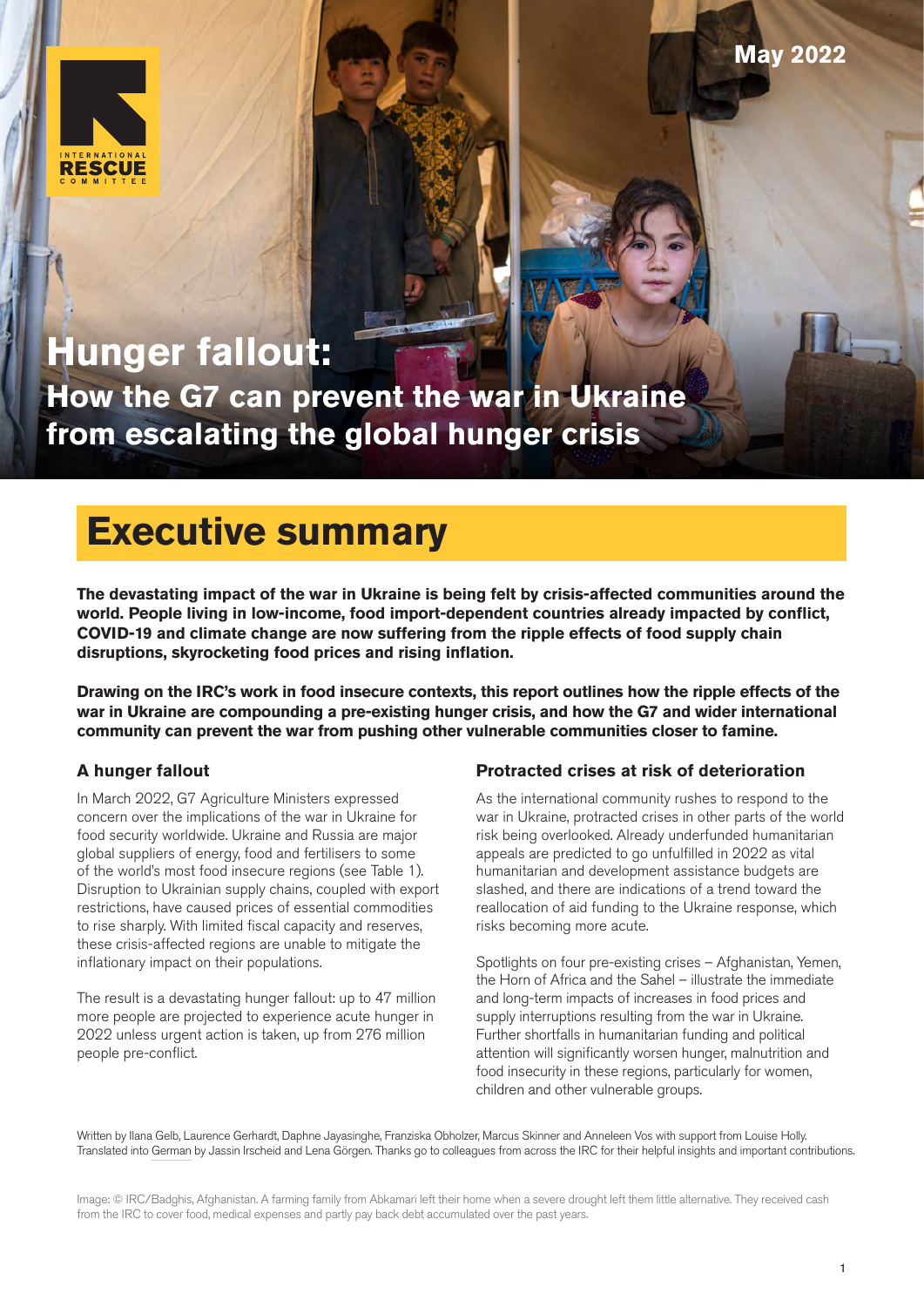|                                                                                      | <b>Number of acutely</b><br>food insecure<br>people <sup>1</sup> | <b>Number of</b><br>children under<br><b>5 suffering from</b><br>acute malnutrition | <b>Total percentage</b><br>of food imported     | <b>Percentage of</b><br>wheat imported<br>from Ukraine or<br><b>Russia</b> |
|--------------------------------------------------------------------------------------|------------------------------------------------------------------|-------------------------------------------------------------------------------------|-------------------------------------------------|----------------------------------------------------------------------------|
| <b>Afghanistan</b>                                                                   | 19.7 million                                                     | 3.2 million                                                                         | 20 percent<br>(wheat)                           | 0.76 percent                                                               |
| <b>Yemen</b>                                                                         | 19 million                                                       | 2.2 million                                                                         | 90 percent<br>(all cereals)                     | 46.3 percent                                                               |
| <b>Somalia</b>                                                                       | 6 million                                                        | 1.4 million                                                                         | 90 percent<br>(all cereals)                     | 92 percent                                                                 |
| <b>Sahel (Burkina Faso,</b><br><b>Cameroon, Chad,</b><br><b>Mali, Niger Nigeria)</b> | 34.1 million                                                     | Over 7 million                                                                      | 8-28 percent (wheat,<br>rice and coarse grains) | 30-50 percent                                                              |

## **Table 1: Dependence on food imports among food insecure populations**

1. Crisis level – IPC 3 or worse. Sources: [Afghanistan IPC Classification](https://www.humanitarianresponse.info/sites/www.humanitarianresponse.info/files/documents/files/ipc_afghanistan_acutefoodinsec_2022mar_2022nov_report.pdf) March – May 2022, and [2022 Global Report on Food Crises](http://www.fightfoodcrises.net/fileadmin/user_upload/fightfoodcrises/doc/resources/GRFC_2022_FINAl_REPORT.pdf): Yemen forecast data for June – December 2022; Somalia: forecast data for April- June 2022 and Sahel: forecast data June-August 2022 (sum of data for six countries). Forecasts don't yet take fully into account the impact of the war in Ukraine.

# **Action to end the hunger crisis**

The invasion of Ukraine is drawing much-needed attention to weaknesses in our global humanitarian, political systems and food systems. Unless these systems are reformed, political inertia and inaction in the face of food insecurity and violations of the rules-based international system will continue to cause millions to go hungry and force them to adopt negative coping strategies.

To prevent the war in Ukraine from escalating the global hunger crisis, the IRC is making four urgent calls to the G7 and international community:

- 1. Don't forget other crises: protect and increase funding to prevent acute hunger and famine
- 2. Scale up proven interventions to mitigate the hunger fallout from the war in Ukraine
- 3. Fix the broken food system
- 4. Strengthen humanitarian diplomacy and end impunity

Through swift and coordinated action, the G7 can save lives, build the resilience of crisis-affected communities and preempt future shocks. Priority actions must include combining humanitarian aid – focused on cash transfers and gender- and climate-sensitive interventions addressing malnutrition and food security – with anticipatory approaches and diplomatic efforts to ensure humanitarian access and the upholding of international humanitarian law.

As the G7 ministers and leaders meet in 2022, they have an opportunity and a responsibility to address the global hunger crisis and prevent the war in Ukraine from pushing crisis-affected communities closer to famine. G7 plans for a [Global Alliance for Food Security](https://www.auswaertiges-amt.de/en/newsroom/news/g7-food-security/2531270) is a promising step, particularly when coupled with commitments to implement existing and new initiatives such as the [Global](http://www.fightfoodcrises.net/) 

[Network Against Food Crises](http://www.fightfoodcrises.net/) and the UN Secretary General appointed [Global Crisis Response Group on Food](https://news.un.org/pages/global-crisis-response-group/)  [Energy and Finance.](https://news.un.org/pages/global-crisis-response-group/) The solidarity that G7 members have demonstrated in response to the invasion of Ukraine must now be matched with urgent action to address the hunger fallout in other parts of the world.

### **Fast facts**

### **Food insecurity**

- [811 million](https://www.wfp.org/hunger-catastrophe) people are hungry.
- Before the war started, [276 million](https://www.wfp.org/hunger-catastrophe) people in 81 countries were acutely food insecure.
- [44 million](https://www.wfp.org/stories/wfp-glance#:~:text=There%20are%2044%20million%20people,from%20a%20declaration%20of%20famine.) people are suffering from [emergency](https://www.ipcinfo.org/fileadmin/user_upload/ipcinfo/docs/communication_tools/brochures/IPC_Brochure_Understanding_the_IPC_Scales.pdf) levels of acute food insecurity globally – a classification indicating they are highly vulnerable to famine  $-$  a rise from 34 million in 2021.
- Over [half a million \(570 000\) people](http://www.fightfoodcrises.net/fileadmin/user_upload/fightfoodcrises/doc/resources/GRFC_2022_FINAl_REPORT.pdf) were in Catastrophe facing starvation and death in 2021 in four countries (Ethiopia, South Sudan, Yemen, Madagascar).

### **Ukraine impacts**

- The World Food Programme (WFP) estimates an additional [47 million](https://www.wfp.org/publications/projected-increase-acute-food-insecurity-due-war-ukraine) people could become acutely food insecure due to the war impacts.
- As of May 5, 2022, the [Agricultural Price Index](https://www.worldbank.org/en/topic/agriculture/brief/food-security-update) is up 41 percent compared to January 2021. Maize and wheat prices are 54 percent and 60 percent higher. respectively.
- Fertiliser prices surged in March, up [nearly 20 percent](https://www.worldbank.org/en/topic/agriculture/brief/food-security-update) since January 2022 and almost three times higher compared to a year ago.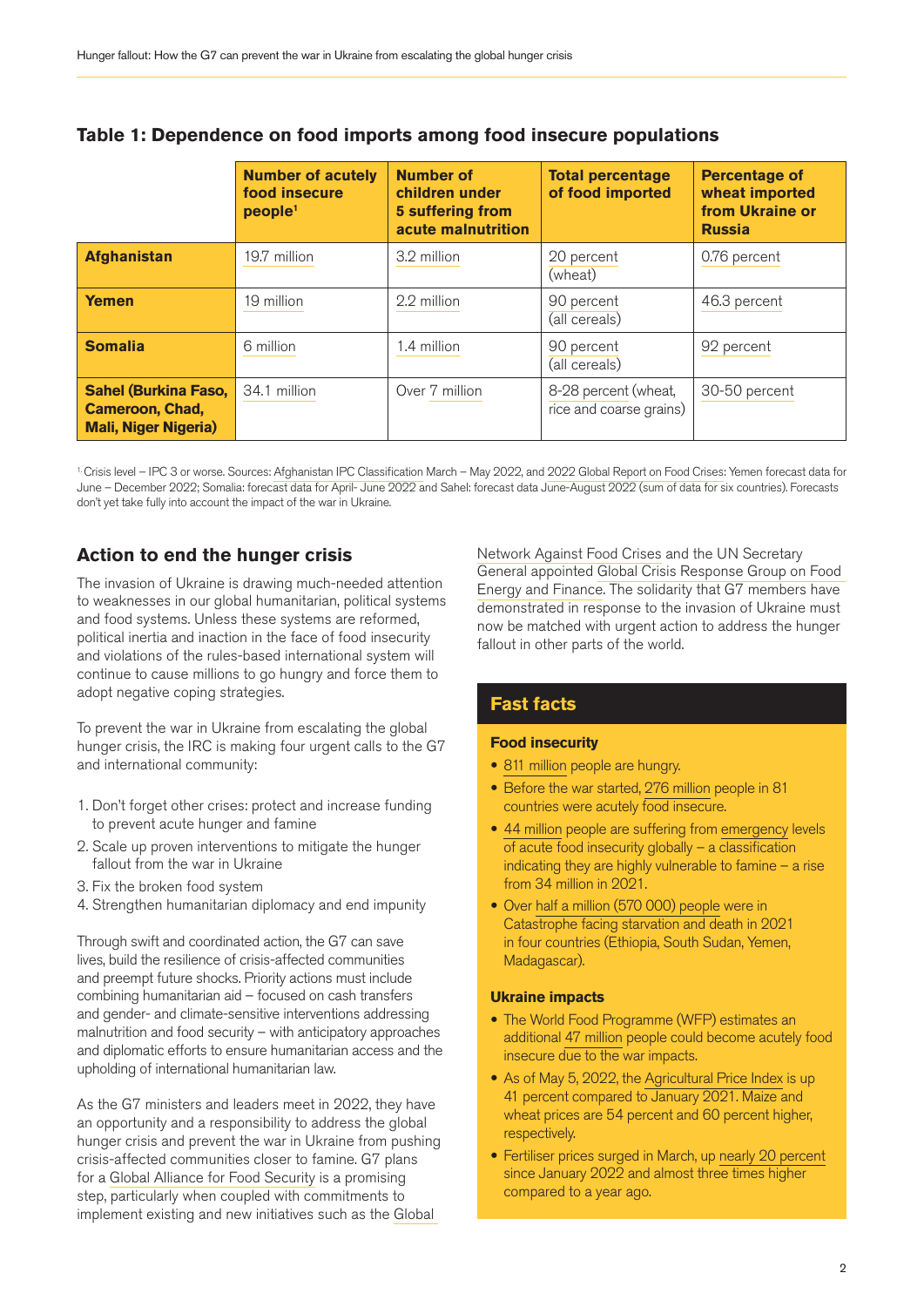# **The ripple effects of the war in Ukraine**

**Russia's invasion of Ukraine and attacks on civilians have shocked the world. In the space of 11 weeks, the war in Ukraine forced [6.2 million people](http://data2.unhcr.org/en/situations/ukraine) to flee the country and displaced a further [7.7 million](https://displacement.iom.int/reports/ukraine-internal-displacement-report-general-population-survey-round-3-11-17-april-2022) inside Ukraine – a total of almost one-third of the total population. The conflict has decimated civilian infrastructure with the destruction of business centres, hospitals, schools, residential buildings, water stations and electricity systems. The International Criminal Court has opened an investigation into possible war crimes, crimes against humanity and genocide. Investigations by the Organization for Security and Co-operation in Europe found "...[clear patterns](https://www.osce.org/files/f/documents/f/a/515868.pdf)  [of \[international humanitarian law\] violations](https://www.osce.org/files/f/documents/f/a/515868.pdf) by the Russian forces in their conduct of hostilities". Most concerning is that while what is happening in Ukraine is abhorrent, it isn't unique. Globally, violations of international law have become the brutal new standard of warfare. The war in Ukraine is indicative of the current ['Age of Impunity'](https://www.google.com/url?q=https://www.rescue.org/press-release/welcome-age-impunity-david-milibands-world-economic-forum-speech&sa=D&source=docs&ust=1650994457070325&usg=AOvVaw3jok2nJ7ZJrGIU6zCu5pDD) where the laws of war are continually broken and perpetrators rarely held to account.**

The devastating humanitarian impact of the war is not limited to Ukraine and the surrounding countries. Global reliance on food and other commodities produced in Ukraine and Russia mean that crisis-affected populations outside of Europe – already reeling from the impacts of conflict, COVID-19 and climate change – are also being forced to grapple with the ripple effects of supply chain disruptions, skyrocketing food prices and rising inflation. With limited fiscal capacity and reserves, these crisis-affected states are the least able to mitigate the inflationary impact on their populations. The result is a devastating hunger fallout. Tens of millions more people are being forced into food insecurity with the risks of malnutrition and famine growing.

According to the [World Bank,](https://www.worldbank.org/en/topic/agriculture/brief/food-security-update) the war in Ukraine has altered global patterns of trade, production, and consumption in ways that will keep prices at historically high levels through the end of 2024, exacerbating food insecurity and inflation. The UN has recognised the gravity of the situation by launching the [Global Crisis Response Group on Food,](https://news.un.org/pages/global-crisis-response-group/)  [Energy and Finance](https://news.un.org/pages/global-crisis-response-group/) – a 32 member Group to ensure highlevel political leadership can implement a coordinated global response to these ongoing crises.

# **Rising prices and supply disruptions**

Ukraine and Russia are major global suppliers of energy, food and fertilisers. Disruption to Ukrainian supply chains, coupled with export restrictions set by Ukraine and Russia, have caused [prices of commodities to rise sharply](https://www.chathamhouse.org/2022/04/ukraine-war-and-threats-food-and-energy-security). Combined, Ukraine and Russia's food exports account for [12](https://www.ifpri.org/blog/how-will-russias-invasion-ukraine-affect-global-food-security)  [percent](https://www.ifpri.org/blog/how-will-russias-invasion-ukraine-affect-global-food-security) of the world's total consumed calories. As Ukraine's grain fields become battlefields and millions of Ukrainians are displaced, the sowing of vital agricultural crops, which feed millions around the world, has already begun to [decline.](https://www.reuters.com/article/ukraine-crisis-grain-sowing-idAFL2N2VI0RR) At the same time, ports along the Black Sea such as Odesa, which facilitate the export of [98 percent](https://www.reuters.com/business/ukraine-could-lose-6-bln-grain-exports-with-ports-blocked-2022-03-21/) of all of Ukraine's grain, have been shuttered, interrupting supply to regions of the world that are dependent on imported food. This has an impact on food prices – as of early May 2022, the [Agricultural Price Index](https://www.worldbank.org/en/topic/agriculture/brief/food-security-update) is up 41 percent compared to January 2021, with maize and wheat prices 54 percent and 60 percent higher, respectively.

As the war in Ukraine unfolds with catastrophic impacts on global food supply, it is propelling an already vicious cycle of hunger, conflict, deprivation and climate disasters. 2021 saw an unprecedented increase in both the price of food and the cost of transporting food to those who need it, as well as rising levels of hunger. Should the conflict become protracted, the longer-term risks to global food supplies and markets will be severe. Russia and Belarus – both now the subject of global sanctions regimes – are two of the world's top fertiliser exporters, accounting for [33 percent](https://www.ifpri.org/blog/how-will-russias-invasion-ukraine-affect-global-food-security) of potassium fertiliser and 15 percent of nitrogenous fertiliser exports. With fertiliser prices already at a record high prior to the conflict, shortages arising from the conflict in Ukraine could lead to [significant price hikes](https://fscluster.org/sites/default/files/documents/implications_of_the_crisis_in_ukraine_on_west_africa_ram_rbd_mars2022.pdf)  [and consequently to poor harvests](https://fscluster.org/sites/default/files/documents/implications_of_the_crisis_in_ukraine_on_west_africa_ram_rbd_mars2022.pdf) in some of the world's lowest-income and food insecure regions such as the Horn of Africa and the Sahel.

# **Compounding a pre-existing hunger crisis**

Progress towards the Sustainable Development Goal of zero hunger by 2030 was already compromised by the COVID-19 pandemic – the IRC estimated that progress was at risk of [stalling by at least 5 years](https://www.rescue.org/sites/default/files/document/5903/endingthehungercrisis.pdf) – and is now further undermined by food price hikes and supply issues. In March 2022, [G7 Agriculture Ministers expressed deep](https://www.fas.usda.gov/sites/default/files/2022-03/g7-extraordinary-meeting-statement.pdf)  [concern](https://www.fas.usda.gov/sites/default/files/2022-03/g7-extraordinary-meeting-statement.pdf) over the implications of the war in Ukraine for food security worldwide. The conflict is driving levels of hunger to new depths across the world's most vulnerable crisis-afflicted contexts, potentially [pushing a further 47](https://www.wfp.org/publications/projected-increase-acute-food-insecurity-due-war-ukraine)  [million people into acute hunger](https://www.wfp.org/publications/projected-increase-acute-food-insecurity-due-war-ukraine) in 2022. The World Food Programme (WFP) has warned that with [50 percent](https://www.wfp.org/stories/world-food-programme-set-assist-people-affected-conflict-ukraine) of its grain supplies coming from Ukraine and Russia, increased food prices could result in [further cuts](https://www.wfp.org/news/ukraine-adds-yemens-woes-hunger-emergency-spreads-and-lack-funding-leaves-millions-vulnerable) to its vital food security programming which supports more than 115.5 [million people.](https://www.wfp.org/stories/wfp-glance) The broken food system, exacerbated by the war in Ukraine, is also predicted to have a disproportionate impact on women and children. They [are most vulnerable](https://gbvaor.net/sites/default/files/2022-04/No Conflict in a Vacuum-GBV-Food Insecurity-Ukraine and WCAR-FINAL-4.4.2022.pdf) to malnutrition and hunger, and food insecurity also exacerbates existing risks of gender-based violence, such as intimate partner violence (IPV), sexual harassment, exploitation and abuse, and early and forced marriage.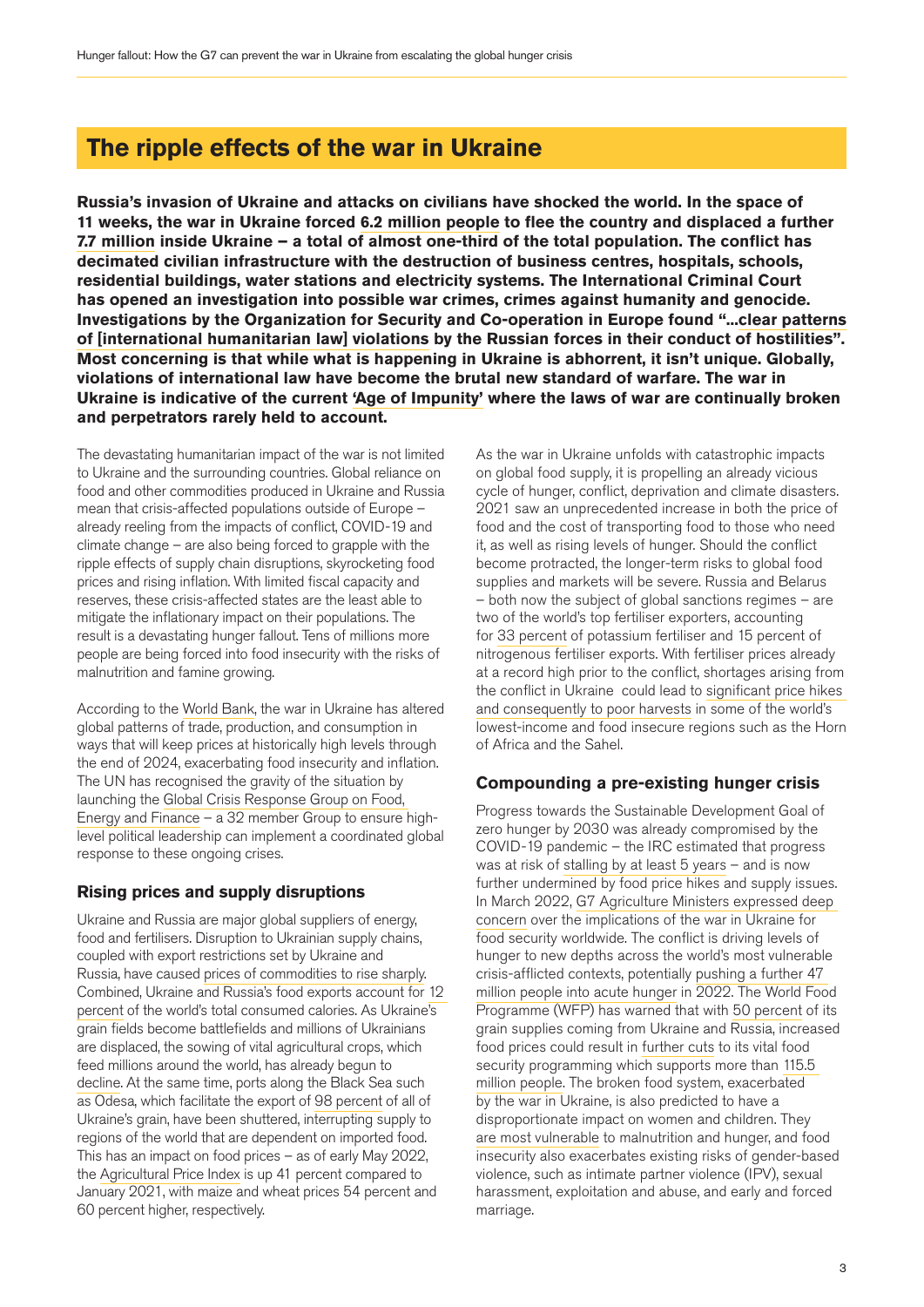At their 2021 summit, G7 leaders committed to respond to and prevent the increasing risk of famine arising from the triple threat of conflict, climate change and COVID-19 through the implementation of the [famine prevention](https://www.gov.uk/government/publications/g7-foreign-and-development-ministers-meeting-may-2021-communique/g7-famine-prevention-and-humanitarian-crises-compact)  [compact](https://www.gov.uk/government/publications/g7-foreign-and-development-ministers-meeting-may-2021-communique/g7-famine-prevention-and-humanitarian-crises-compact) under the UK Presidency's leadership. This builds on previous G7 commitments including the [2015 Schloss](http://www.g7.utoronto.ca/summit/2015elmau/2015-G7-annex-en.pdf)  [Elmau commitment](http://www.g7.utoronto.ca/summit/2015elmau/2015-G7-annex-en.pdf) to lift 500 million people out of hunger and malnutrition by 2030. However, commitments made within the compact, including increasing humanitarian assistance, resilience-strengthening support and vital anticipatory financing for famine prevention, have largely been unrealised. The implications of limited action are clear: in just one year, the number of people suffering from [emergency](https://www.ipcinfo.org/fileadmin/user_upload/ipcinfo/docs/communication_tools/brochures/IPC_Brochure_Understanding_the_IPC_Scales.pdf) levels of acute food insecurity globally – a classification indicating they are highly vulnerable to famine – has risen from 34 million in 2021 to [44 million](https://www.wfp.org/stories/wfp-glance#:~:text=There%20are%2044%20million%20people,from%20a%20declaration%20of%20famine.) in 2022.

### **Insufficient aid levels at risk of reallocation**

Persistent underfunding of humanitarian responses has contributed to the current high levels of hunger and food insecurity experienced today. The Horn of Africa, for example, is currently experiencing the driest recorded conditions in [more than 40 years](https://www.rescue.org/press-release/driest-conditions-ethiopia-and-somalia-seen-forty-years-threaten-wellbeing-millions) yet its humanitarian responses remain desperately underfunded. While new pledges for the region of close to [\\$1.4 billion](https://www.unocha.org/story/donors-pledge-close-14-billion-horn-africa-drought-response) made at the High Level Roundtable on the Horn of Africa Drought in April 2022 are welcome, the Humanitarian Response Plan for Somalia, where over [6 million people](https://www.ipcinfo.org/fileadmin/user_upload/ipcinfo/docs/IPC_Somalia_Acute_Food_Insec_RoF_2022MarJune_Snapshot.pdf) are acutely food insecure, remains significantly [underfunded.](https://fts.unocha.org/appeals/1063/summary) Likewise, the number of people suffering famine-like conditions in Yemen is set to rise [five-fold](https://news.un.org/en/story/2022/03/1113852) in 2022 but the humanitarian appeal remains more than [US\\$3 billion](https://fts.unocha.org/appeals/overview/2022) underfunded and in Afghanistan, [6.6 million people](https://www.humanitarianresponse.info/sites/www.humanitarianresponse.info/files/documents/files/ipc_afghanistan_acutefoodinsec_2022mar_2022nov_report.pdf) are facing emergency levels of food insecurity – the highest number in the world–yet the response is only [15 percent funded.](https://fts.unocha.org/appeals/1100/summary)

Compounding the impact of already underfunded responses, some G7 and EU countries [have reallocated,](https://www.oxfam.org/en/press-releases/some-governments-contemplating-raids-aid-funds-earmarked-other-crises-pay-new-costs)  [or are considering reallocating,](https://www.oxfam.org/en/press-releases/some-governments-contemplating-raids-aid-funds-earmarked-other-crises-pay-new-costs) their Official Development Aid (ODA) budgets to respond to the Ukraine crisis, rather than mobilising new and additional resources. Such measures could severely undermine [existing G7 famine](https://www.gov.uk/government/publications/g7-foreign-and-development-ministers-meeting-may-2021-communique/g7-famine-prevention-and-humanitarian-crises-compact)  [prevention pledges](https://www.gov.uk/government/publications/g7-foreign-and-development-ministers-meeting-may-2021-communique/g7-famine-prevention-and-humanitarian-crises-compact) which include commitments to address critical funding gaps in humanitarian responses, invest in long-term interventions for countries at risk of famine and increase anticipatory action to mitigate the impact of future shocks. Anticipatory financing that is triggered by signs of impending crisis could help build future resilience, however, [research](https://static1.squarespace.com/static/61542ee0a87a394f7bc17b3a/t/616ad7052646c56d7b356637/1634391815076/WP_8_16June.pdf) into recent crises shows that just 2.3 percent of the total funding was agreed in advance. In the immediate term, and in the absence of adequate prepositioned funding, by prioritising Ukraine at the expense of other pressing humanitarian crises and long-term development programmes, donor governments risk failing to deliver on their commitments and allowing the unnecessary suffering of millions of people.

# **System failure**

The war in Ukraine, and its knock-on effects on other humanitarian contexts, have highlighted the failure of the international community to anticipate and respond to crises and fulfil basic needs such as food. It has demonstrated how these [system failures](https://www.cfr.org/event/david-morse-lecture-system-failure-worlds-crisis-zones-conversation-david-miliband) are playing out in countries that are being already failed by the humanitarian system, where political inertia and inaction in the face of violations of the rules-based international system are causing millions to go without food and vital essentials and forcing them to forgo their livelihoods. *Diplomatic failure* continues to drive global humanitarian emergencies with peacemaking in retreat. *Legal failure* is reflected in the dismissal of international law and growing crimes against humanity occurring without accountability. *Operational failure* is clearly apparent in response to the ripple effects of the Ukraine crisis, with the system of humanitarian aid overwhelmed and unable to appropriately respond to predictable crises, despite years of evaluations and learning that demonstrate the value of anticipatory financing and action.

The international response to the Ukraine war and its ripple effects is a test of the global readiness or willingness to avert, anticipate and reverse these trends. Massive funding shortfalls for the humanitarian responses in acute crises including Afghanistan, Yemen, the Horn of Africa and the Sahel illustrate the scale of the challenge. This report provides recommendations for the international community, and G7 members in particular, which would allow them to take on much needed diplomatic, humanitarian and development leadership to forestall the worst humanitarian impacts of these global emergencies.

### **Time to act for G7 and wider international community**

As the world's largest economies and aid donors, as well as an influential diplomatic bloc, the G7 has the opportunity to ensure that the response to Ukraine does not divert attention away from high risk, humanitarian crises such as those in Afghanistan, Yemen, the Horn of Africa and the Sahel (highlighted in the next section of this report) and others on the [IRC's Emergency Watchlist](https://www.rescue.org/sites/default/files/document/6423/cs2201watchlistreportfinal.pdf). In many of these contexts, restrictions on humanitarian access are compounding food insecurity and further endangering civilians who rely on critical food aid and other services for their survival. This denial of humanitarian access, including through political acts designed to cause hunger and starvation, constitute a breach of international humanitarian law.

The international community has demonstrated nearunprecedented unity in its response to the war in Ukraine, with resounding support for a [UN resolution](https://www.un.org/press/en/2022/ga12411.doc.htm) to demand humanitarian access and investigations into violations of international humanitarian law in the conflict. However, political inaction to similarly call attention to violations of humanitarian law, including access denial, that are driving humanitarian crises in other parts of the world is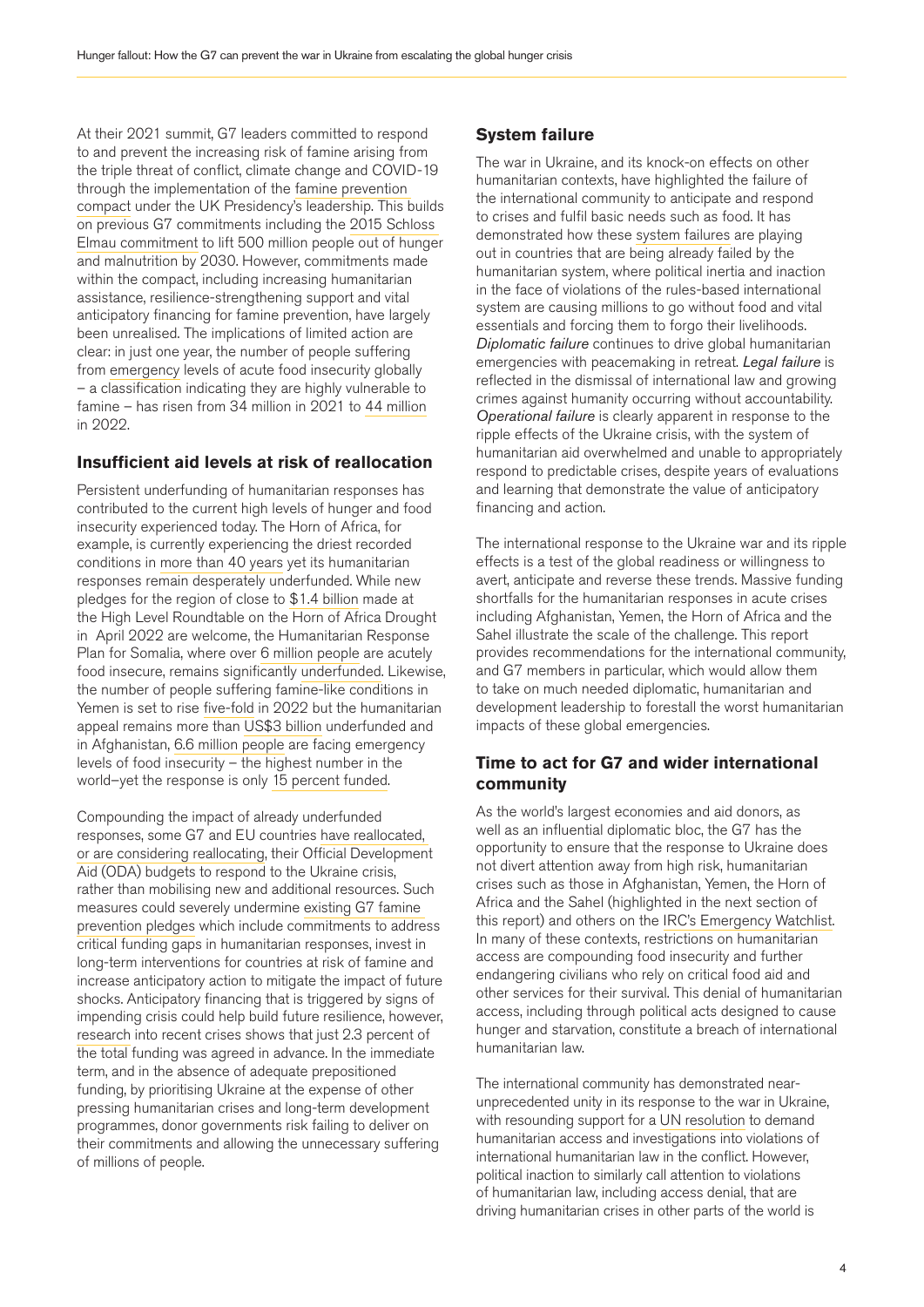compounding the challenges of ensuring the world's most vulnerable can access the food and services they need, and undermining progress towards previous G7 commitments.

As G7 leaders prepare to gather in Schloss Elmau, they must commit to resolute political and humanitarian action to respond to the drastic rise of food insecurity and hunger worldwide. G7 plans for a [Global Alliance for Food](https://www.auswaertiges-amt.de/en/newsroom/news/g7-food-security/2531270)  [Security](https://www.auswaertiges-amt.de/en/newsroom/news/g7-food-security/2531270) is welcome in this regard, particularly where this coordinates with and builds on other initiatives launched by international organisations and international financial

institutions, and mobilises vital funding for food insecure countries. G7 leaders have the opportunity to build on this momentum and commit to roll back the trends of impunity towards violations of international humanitarian law and access restrictions that have come to characterise so many of the world's conflicts.

Now is the moment for the G7 to take action and couple diplomacy with vital financing for proven food security interventions and anticipatory action to overcome the threats of hunger, malnutrition and famine.

# **Humanitarian contexts that the G7 must continue to prioritise**

**As some of the most food insecure regions, Afghanistan, Yemen, the Horn of Africa and the Sahel are among the parts of the world that will be particularly impacted by increases in food prices and supply interruptions resulting from the war in Ukraine. They are also contexts where any further shortfall in humanitarian funding and diplomatic attention will significantly worsen hunger, malnutrition and food insecurity, particularly for women, children and other vulnerable groups.** 

### **Afghanistan**

| H | Number of acutely food insecure people:<br>19.7 million                      |
|---|------------------------------------------------------------------------------|
|   | Number of children under 5 suffering from<br>acute malnutrition: 3.2 million |
|   | Total percentage of food imported:<br>20 percent (wheat)                     |
|   | Percentage of wheat imported from Ukraine<br>or Russia: 0.76 percent         |

### **Afghanistan's hunger crisis**

Afghanistan is one of the world's worst hunger crises. 19.7 million Afghans suffer acute food insecurity, with nearly 6.6 million suffering [emergency](https://www.humanitarianresponse.info/sites/www.humanitarianresponse.info/files/documents/files/ipc_afghanistan_acutefoodinsec_2022mar_2022nov_report.pdf) levels of hunger, just one phase away from famine conditions. This figure is both a higher number than any other country in the world, and nearly one sixth of the [global](https://www.wfp.org/stories/wfp-glance) population suffering this level of severe hunger. All 34 provinces of the country are experiencing acute food insecurity, and [90 percent](https://www.reachresourcecentre.info/country/afghanistan/) of Afghan households in all regions report that food is prioritised above all other needs. [Severe drought](https://www.rescue.org/article/how-climate-change-compounding-conflict-afghanistan) has devastated agricultural production, a source of vital income for [61 percent](https://assets.publishing.service.gov.uk/media/5d10b7fbe5274a0694afe5f5/574___576__Agriculture_in_Afghanistan.pdf) of Afghan households, while COVID-19 has decimated employment opportunities, compounding years of conflict induced poverty and displacement. Since August 2021, efforts by the international community to isolate the Taliban have seen the country engulfed by an economic crisis that has compounded existing food insecurity, driving the levels of hunger we see today.

Afghan women have been most severely affected by the hunger crisis. Movement in public spaces for women and girls is increasingly restricted, cutting them off from essential education and employment opportunities to secure a living for themselves and their families. In a recent [survey with](https://www.womenforwomen.org/no-one-hears-our-voices)  [Afghan women](https://www.womenforwomen.org/no-one-hears-our-voices), 100 percent saw their household financial situation deteriorating and all experienced food shortages with 66 percent stating they often didn't have enough to eat.

### **Effects of the war in Ukraine**

Since August 2021, this acute hunger crisis has been accelerated by state failure and economic collapse. Now, the war in Ukraine threatens to further increase the price of essential food commodities on which Afghans rely. WFP has [warned](https://reliefweb.int/report/ukraine/food-security-implications-ukraine-conflict-march-2022) that as one of the world's 'hunger hotspots', Afghanistan is likely to be severely affected by already rising wheat prices. Due to the liquidity crisis facing Afghanistan and challenges for importers accessing international banking systems, commercial wheat prices in Afghanistan before the war in Ukraine began were already [40 percent](https://reliefweb.int/report/afghanistan/afghanistan-food-security-update-round-six-february-2022) higher than in June 2021. While Afghanistan's wheat tends to come from its regional neighbours, it relies on Russian imports for [73 percent](https://oec.world/en/profile/bilateral-product/seed-oils/reporter/afg) of all seed oil imports – a key component of the [minimum food basket](https://reliefweb.int/sites/reliefweb.int/files/resources/REACH_AFG_JMMI_Factsheet_May2021.pdf). With most Afghans already unable to afford food, further price spikes will be catastrophic.

The unprecedented scale of humanitarian need in Afghanistan since August 2021 led the international community to call for [US\\$ 4.4 billion](https://fts.unocha.org/appeals/1100/summary) of funding in the UN's 2022 Afghanistan appeal, the largest single-country humanitarian appeal on record. While humanitarian assistance has so far staved off the risk of famine over the winter, aid cannot replace a functioning state or economy. Moreover, with the risk of further price increases for essential food items in Afghanistan as a result of the war in Ukraine, it is imperative that the international community seeks to increase support for the nearly 6.6 million Afghans one step away from famine conditions.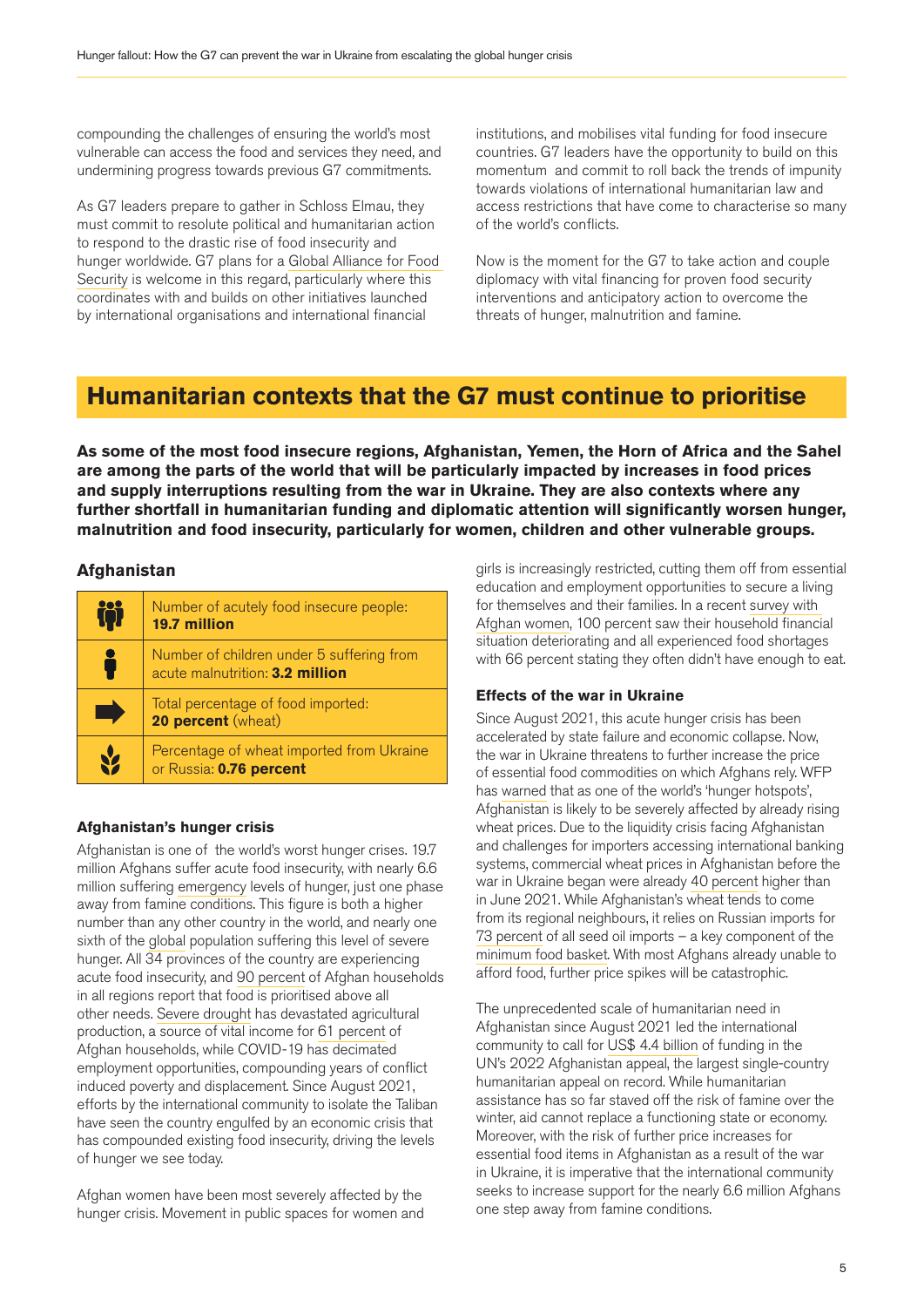### **Major drivers of food insecurity**

Supply disruptions are compounding pre-existing challenges to food imports. Following the Taliban's seizure of power in August 2021, the international community moved to isolate the new de-facto authorities through freezing access to an estimated US\$ 9.5 billion in foreign reserves and halting all development assistance. At the same time, sanctions against some of the individuals now forming the new Taliban-led Government created barriers for humanitarian funding to enter the country. This approach is now contributing to acute humanitarian suffering and an effective grounding of the country's public and private banking systems, leaving banks unable to facilitate international transactions, including for aid delivery and food imports. As a result, the country is now experiencing a colossal liquidity crisis, driving prices beyond the reach of ordinary Afghans.

Despite humanitarian and some commercial exemptions to the sanctions regime, a pervading reluctance by banks to engage in transactions involving Afghanistan continues to limit both essential imports and humanitarian operations. Imports into Afghanistan declined by [47 percent](https://thedocs.worldbank.org/en/doc/5f01165822f3639224e0d483ba1861fc-0310062022/original/ADU-2022-FINAL-CLEARED.pdf) in the second half of 2021 relative to the same period in 2020. Without further clarity on sanctions, alongside diplomatic efforts to revive Afghanistan's ailing economy as well as support to the central bank, millions of Afghans will continue to suffer from some of the most severe levels of food insecurity in the world.

#### **Reaching the hungry**

Due to liquidity and banking constraints, humanitarian programming has been largely reliant on the use of the Hawala system – networks of informal money transfer – since August 2021. Despite its high costs and other limitations, the Hawala system has enabled the continuation and scale up of lifesaving humanitarian activity, with essential IRC operations expanding to new regions of Afghanistan in this time.The wider humanitarian response successfully staved off famine over winter and has resulted in a reduction of the number of people suffering from acute food insecurity from 22.4 to [19.7](https://www.humanitarianresponse.info/sites/www.humanitarianresponse.info/files/documents/files/ipc_afghanistan_acutefoodinsec_2022mar_2022nov_report.pdf)  [million,](https://www.humanitarianresponse.info/sites/www.humanitarianresponse.info/files/documents/files/ipc_afghanistan_acutefoodinsec_2022mar_2022nov_report.pdf) as well as reducing the number of people in emergency food insecurity by nearly 2 million.

However, to scale up the humanitarian response further and address the risk of renewed rises in levels of food insecurity resulting from Afghanistan's economic collapse as well as global wheat price increases, Afghanistan's economic crisis must be addressed. Formal mechanisms of money transfer need to be re-established, Afghanistan's central bank needs to be appropriately supported, development assistance needs to be urgently resumed, and ultimately foreign assets should be released. Further details on addressing Afghanistan's economic crisis can be found in the IRC's *[From Humanitarian Response to](https://www.rescue.org/report/humanitarian-response-economic-recovery-recommendations-addressing-acute-needs-and-root?edme=true)  [Economic Recovery](https://www.rescue.org/report/humanitarian-response-economic-recovery-recommendations-addressing-acute-needs-and-root?edme=true)*.

Until the international community moves to offer support towards the functioning of Afghanistan's economy, more immediate steps should be taken. One short-term method of injecting cash into the economy whilst targeting the most food insecure populations are humanitarian cash transfers. Humanitarian cash transfers are a proven, effective means of addressing basic needs and steadily encouraging economic recovery. Through supporting people to purchase food, cash can strengthen local markets and offer a small-scale source of liquidity for Afghanistan's economy. Overwhelming evidence from multiple regions of the world shows that people who receive humanitarian cash spend a large proportion on food. Moreover, in other contexts, cash transfer programmes have helped to mitigate the exclusion of women and marginalised populations by giving them more independence and control over resources.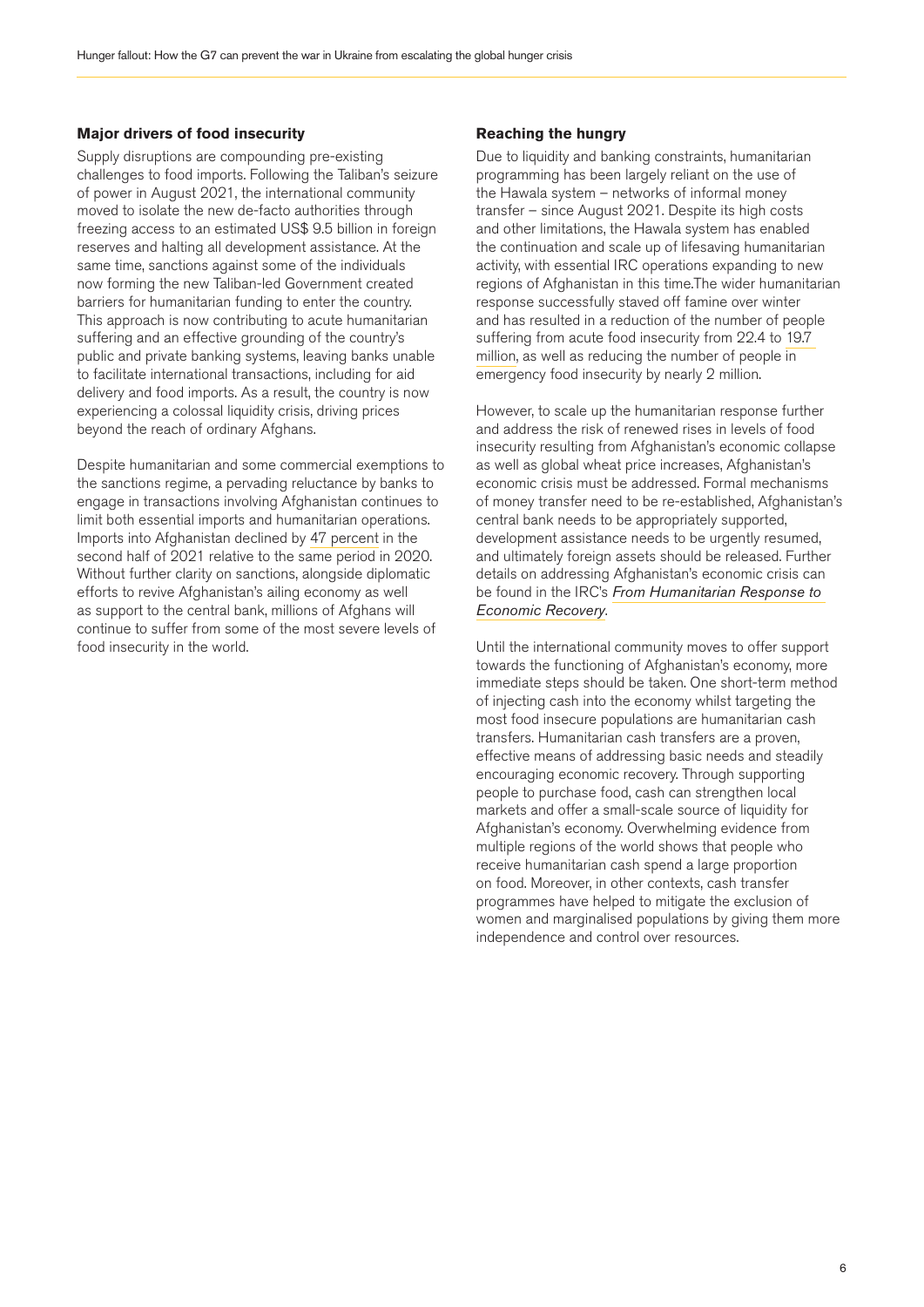### **Yemen**

| 守 | Number of acutely food insecure people:<br><b>19 million</b>                 |
|---|------------------------------------------------------------------------------|
|   | Number of children under 5 suffering from<br>acute malnutrition: 2.2 million |
|   | Total percentage of food imported:<br>90 percent                             |
|   | Percentage of wheat imported from Ukraine<br>or Russia: 46.3 percent         |

#### **Yemen's hunger crisis**

More than seven years of protracted conflict, a devastated economy and a fractured political system have left 23.4 million Yemenis in need of humanitarian assistance, including [19.1 million](https://reliefweb.int/report/yemen/yemen-humanitarian-response-plan-2022) currently requiring food assistance – an increase of 2.9 million since last year. Since 2020, humanitarian appeals for Yemen have seen shortfalls of more than US\$2 billion at each pledging conference, with the 2022 appeal more than US\$3 billion underfunded nearly halfway through the year, in stark contrast to [fundraising for Ukraine.](https://www.thenewhumanitarian.org/analysis/2022/03/24/ukraine-aid-funding-media-other-crises) In January 2022, these persistent funding shortages forced the World Food Programme to halve food rations for [8 million Yemenis.](https://www.wfp.org/news/countdown-catastrophe-begins-yemen-funding-food-assistance-dwindles#:~:text=WFP%20provides%20food%20assistance%20to,receive%20a%20full%20food%20ration.) At the same time, an economic crisis has left 15.6 million Yemenis in extreme poverty and undermined the delivery of critical public services, hindering Yemenis' capacity to meet their needs.

Prior to the war in Ukraine, the affordability of food in Yemen had severely declined, with the average cost of the minimum food basket having increased by a staggering [119 percent](https://reliefweb.int/report/yemen/yemen-humanitarian-response-plan-2022) in areas controlled by the Government of Yemen in 2021 alone. [One in three](https://yemen.unfpa.org/en/news/women-and-girls-continue-pay-heavy-price-yemen-conflict-slips-further-global-view-0) displaced households are headed by women, which makes them particularly vulnerable to food insecurity, violence and increases their challenges to accessing humanitarian assistance. Persistent malnutrition already afflicts 2.2 million children under the age of five, has left [45 percent](https://reliefweb.int/report/yemen/war-ukraine-continues-millions-children-middle-east-and-north-africa-increased-risk) of Yemen's children stunted, and an estimated [1.3 million](https://www.unfpa.org/resources/unfpa-response-yemen-situation-report-1-january-march-2022) pregnant and breastfeeding women are projected to experience acute malnutrition.

### **Effects of the war in Ukraine**

The war in Ukraine threatens to severely exacerbate food insecurity across Yemen just as the number of Yemenis at risk of experiencing famine-like conditions is set to rise to [161,000](https://www.ipcinfo.org/ipc-country-analysis/details-map/en/c/1155479/)  [people](https://www.ipcinfo.org/ipc-country-analysis/details-map/en/c/1155479/). Yemen is a heavily import-dependent economy. [90 percent](https://cdn.odi.org/media/documents/Food_security_in_Yemen_1_-_the_private_sector_and_imported_food_uTu5YXS.pdf) of its cereals are imported, with [46.3 percent](https://oec.world/en/profile/bilateral-product/wheat/reporter/yem) of its wheat coming directly from Ukraine and Russia. Similarly, nearly [all fuel](https://www.unocha.org/story/yemen-largest-ever-cerf-allocation-us50-m-rapidly-bolster-response) – vital for the distribution of goods – is imported, leaving Yemen at acute risk from global price increases. The war in Ukraine had already driven the price of wheat, Yemen's [primary](https://oec.world/en/profile/bilateral-product/wheat/reporter/yem) import, to [record levels](https://capital.com/wheat-price-forecast) in March, a 19.7 percent price increase since February, which follows on the heels of a [doubling](https://news.un.org/en/story/2022/03/1114002) of the price of the average food basket in 2021. Price rises, combined with a massive humanitarian funding gap, have forced WFP to warn that it will be forced to cut food programming for 15.6 million Yemenis for a [second](https://www.wfp.org/news/ukraine-adds-yemens-woes-hunger-emergency-spreads-and-lack-funding-leaves-millions-vulnerable) time this year.

#### **Major drivers of food insecurity**

Since 2018, access into Yemen's Red Sea ports and particularly Hodeidah – Yemen's largest port through which [70 percent](https://reliefweb.int/report/yemen/undp-support-vital-hodeidah-ports-sets-pace-sustainable-peace-yemen) of all imports arrive – has been severely restricted. The Saudi and Emirati-led Coalition's control of shipping, and delays in issuing clearance for UN-authorised ships, has contributed to a significant reduction in the pace and scale of imports of food and fuel. Since June 2020, restrictions on fuel imports, combined with fuel stockpiling and price manipulation in northern Yemen, saw prices for consumers increase by an estimated [76 percent](https://www.acaps.org/sites/acaps/files/products/files/20210817_acaps_yemen_analysis_hub_fuel_prices_0_0.pdf) between 2018-2021, causing huge spikes in the costs of transporting goods, and pumping water for agriculture, all contributing to increased food prices for Yemeni civilians.

Reaching those in need of humanitarian assistance in Yemen necessitates overcoming some of the most severe access barriers in the world, including bureaucratic barriers put in place by conflict parties in all areas of the country, widespread insecurity and regular incidents of attacks on aid workers. Year-on-year, bureaucratic barriers, such as regular incidents of denial of staff movement, requests to share aid recipient lists and months-long delays on visas or travel permits, have been by far the most regularly occurring access impediments, making up [86 percent](https://reliefweb.int/report/yemen/yemen-analysis-humanitarian-access-hard-reach-areas-2021-june-december-2021) of recorded access issues in 2021. The now-dissolved Group of Eminent Experts on Yemen [stated](https://www.ohchr.org/sites/default/files/Documents/HRBodies/HRCouncil/GEE-Yemen/2020-09-09-report.pdf) in 2020 that "all parties to the conflict have impeded humanitarian operations and the population's access to food".

#### **Reaching the hungry**

Despite these extensive economic and operational barriers, the humanitarian response reached [11.1 million](https://reliefweb.int/report/yemen/yemen-humanitarian-response-snapshot-december-2021#:~:text=In%20parallel%2C%20the%202021%20Yemen,11.6%20million%20people%20per%20month.) Yemenis every month in 2021 with food assistance. The IRC implements life-saving activities, supporting basic needs through multipurpose cash assistance including by targeting households with children recovering from malnutrition to support the family and prevent relapse, combined with support for kitchen gardening as well as business skills trainings and grants for women.

The April 2022 truce announced by warring parties provides a potential opportunity to ease some of the worst of Yemen's food insecurity, and stands as a rare example of diplomatic success in the conflict. As the first nationwide truce since 2016, it offers rare hope for improvements in Yemen's import capabilities, with parties agreeing that in the two month period [18 fuel ships](https://reliefweb.int/report/yemen/statement-truce-yemen-2-april-2022-enar) will be allowed into Hodeidah. It is now vital that the international community capitalises on the progress of the truce to keep all of Yemen's conflict parties at the table to build upon the truce and avoid any actions which could undermine the fragile progress that has been made.

The ability of the humanitarian response to support millions of Yemenis from falling into famine conditions depends on concerted efforts by the international community to ensure the fledgling temporary truce is transformed into a permanent ceasefire, the humanitarian response is fully funded, and diplomatic efforts are maintained to ensure improved humanitarian access.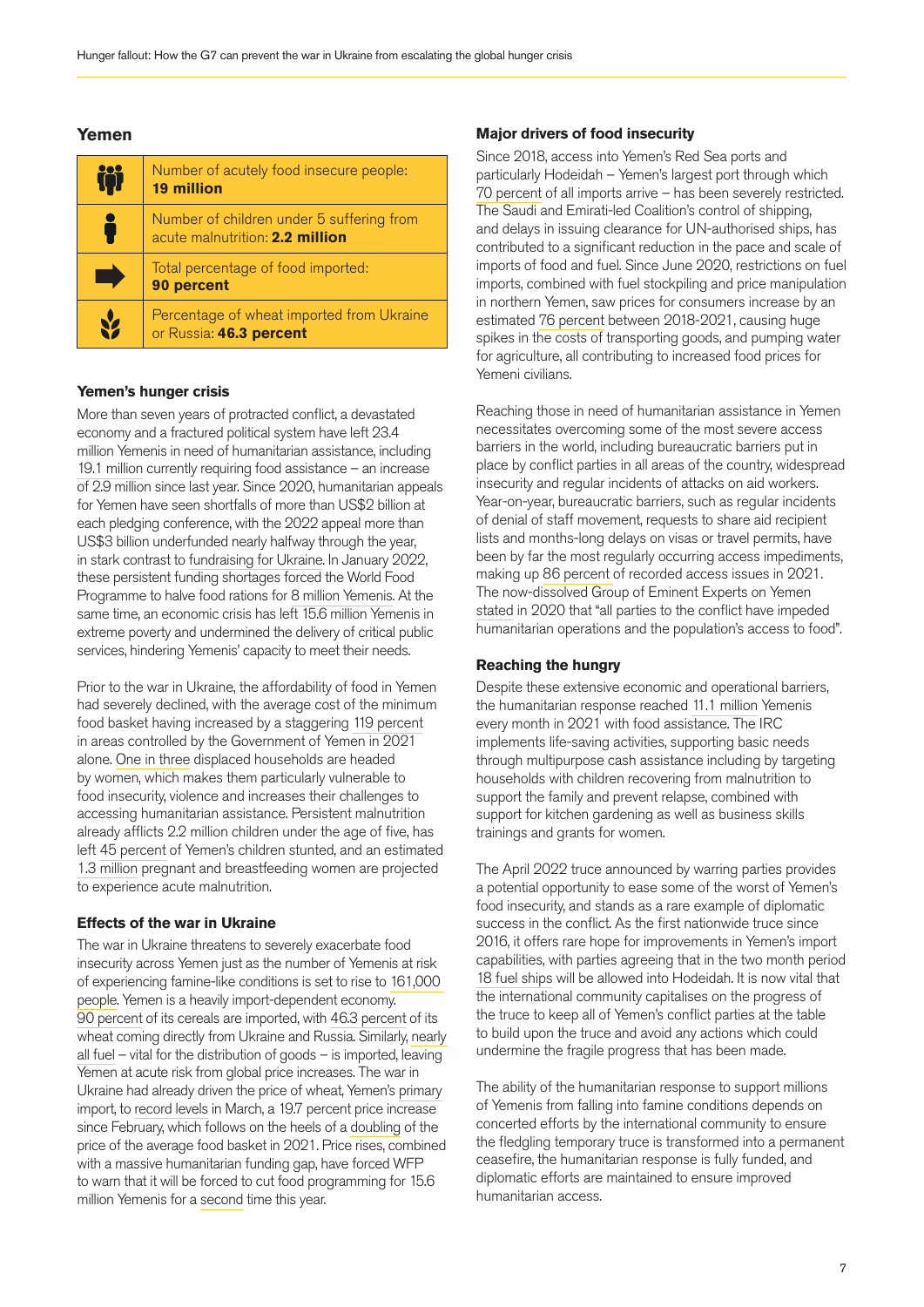### **Somalia and the Horn of Africa**

| $\ddot{ }$ | Number of acutely food insecure people:<br><b>6 million</b>                  |
|------------|------------------------------------------------------------------------------|
|            | Number of children under 5 suffering from<br>acute malnutrition: 1.4 million |
|            | Total percentage of food (cereals) imported:<br>90 percent                   |
|            | Percentage of wheat imported from Ukraine<br>or Russia: 92 percent           |

### **The Horn of Africa's hunger crisis**

Climate disaster, conflict and displacement are leading to surging hunger and famine risks across the Horn of Africa. Communities in this region are now facing the driest recorded conditions in over 40 years, one of the worst climate-induced emergencies seen in recent history, with [over 13 million](https://reliefweb.int/report/ethiopia/horn-africa-drought-humanitarian-key-messages-23-march-2022)  [people](https://reliefweb.int/report/ethiopia/horn-africa-drought-humanitarian-key-messages-23-march-2022) facing acute food insecurity in Ethiopia, Kenya and Somalia. In Somalia alone, [six million people](https://reliefweb.int/report/somalia/somalia-faces-risk-famine-ipc-phase-5-multi-season-drought-and-soaring-food-prices) are expected to go hungry during April to June 2022.

Drought-induced displacements are also increasing; [671,000](https://reliefweb.int/sites/reliefweb.int/files/resources/OCHA SOMALIA HUMANITARIAN BULLETIN - FEBRUARY 2022.pdf)  [people](https://reliefweb.int/sites/reliefweb.int/files/resources/OCHA SOMALIA HUMANITARIAN BULLETIN - FEBRUARY 2022.pdf) were displaced in February 2022. Women and children are most affected by the crisis and in dire need of life-saving assistance. Drought has increased the risk of gender-based violence as women and girls travel further to collect water and child marriage practices are [already on the](https://www.theguardian.com/society/2022/apr/30/ethiopian-drought-leading-to-dramatic-increase-in-child-marriage-unicef-warns?CMP=Share_iOSApp_Other)  [rise](https://www.theguardian.com/society/2022/apr/30/ethiopian-drought-leading-to-dramatic-increase-in-child-marriage-unicef-warns?CMP=Share_iOSApp_Other) as people resort to negative means of coping and girls are being [forced to drop out of school.](https://reliefweb.int/report/somalia/somalia-early-marriages-fgm-and-closure-businesses-threaten-girls-and-women-drought)

In a bid to save their critical livestock assets from a lack of pasture due to the drought, pastoralists are coping through [feeding livestock](https://sheltercluster.s3.eu-central-1.amazonaws.com/public/docs/drought_assessment_report_puntland_december_2021_final_2.pdf) on the already limited cereal stocks, putting more pressure on the limited cereal stocks and increasing risk of starvation, especially for children and women.

### **Effects of the war in Ukraine**

The Horn of Africa is particularly vulnerable to the impacts of the war in Ukraine on rising wheat and oil prices and supply chain disruptions. This region imports around [90 percent](https://reliefweb.int/report/burundi/implications-ukraine-conflict-food-access-and-availability-eastern-africa-region) of its wheat from Ukraine and Russia, with wheat and its products accounting for [one-third](https://reliefweb.int/report/burundi/implications-ukraine-conflict-food-access-and-availability-eastern-africa-region) of average national cereal consumption in the region. Somalia imports [92 percent](https://reliefweb.int/report/burundi/implications-ukraine-conflict-food-access-and-availability-eastern-africa-region) of its wheat from Russia and Ukraine.

Cereal prices across the Horn of Africa [were already high](https://reliefweb.int/sites/reliefweb.int/files/resources/FSNWG_Drought_Alert___5_April_2022.pdf) before the crisis in Ukraine, due to the combined effects of macroeconomic challenges and drought. In Somalia, sorghum prices in Baidoa and Dinsoor, located in the sorghum belt, surged by 55 and 105 percent between October 2021 and January 2022. These prices were higher than levels observed during the 2017 drought and the 2008 global food price crisis, and approaching 2011 record levels, when famine was declared. [Price projections](https://reliefweb.int/sites/reliefweb.int/files/resources/FSNWG_Drought_Alert___5_April_2022.pdf) suggest that cereal prices will continue to rise sharply.

The effects are not only limited to cereal. Prices of other imported and local food commodities [are also increasing](https://reliefweb.int/sites/reliefweb.int/files/resources/WFP-0000138345.pdf) due to the ongoing drought, increasing fuel prices and transport costs in both international and local markets plus disruptions in supply chains of major imported food commodities. Compared to the same period one year ago, the [minimum](https://reliefweb.int/sites/reliefweb.int/files/resources/WFP-0000138345.pdf)  [expenditure basket for food increased](https://reliefweb.int/sites/reliefweb.int/files/resources/WFP-0000138345.pdf) everywhere in Somalia, with over 50 percent price increase in certain regions. As water scarcity continues, pricing of water trucking is also increasing in some locations.

### **Major drivers of food insecurity**

The humanitarian response in Somalia faces constraints on access from bureaucratic impediments, environmental challenges and conflict. More than 900,000 people currently live in areas controlled by proscribed terror groups such as Al Shabaab and have no access to humanitarian assistance. Humanitarian organisations face demands to pay duplicative taxes as well as interference in staff recruitment and contracting processes. Fragile infrastructure and seasonal flooding lead to movement restrictions, disruption to imports and domestic supply chains and the availability of basic commodities, as well as the delivery of agricultural products to markets.

### **Reaching the hungry**

As a member of the Building Resilient Communities in Somalia (BRCiS) consortium funded by UK's Foreign, Commonwealth and Development Office, the IRC has been supporting Somali drought-affected communities in Puntland, Galmudug and Banadir to sustainably improve food security and livelihoods and build resilience to recurrent shocks. The programme includes an anticipatory cash component, built on a flexible funding mechanism, through which households receive emergency cash in anticipation of or during an emergency, such as a climate or economic shock, for a period of two to three months. This is combined with a climate-resilient 'multi-storey gardening' approach targeting rural, mostly female-led pastoral households. This type of gardening uses less land and water to grow fresh vegetables, and combines aspects of dietary diversification, nutritional education, women's empowerment, and income generation.

In a region where global warming will lead to increasingly [severe and frequent droughts,](https://www.thenewhumanitarian.org/news-feature/2022/04/13/Horn-Africa-Ethiopia-Kenya-Somalia-drought) heat stress, disease and the loss of biodiversity, resilience building for future droughts must be accelerated while continuing to respond rapidly to urgent needs of food insecure communities in the Horn of Africa.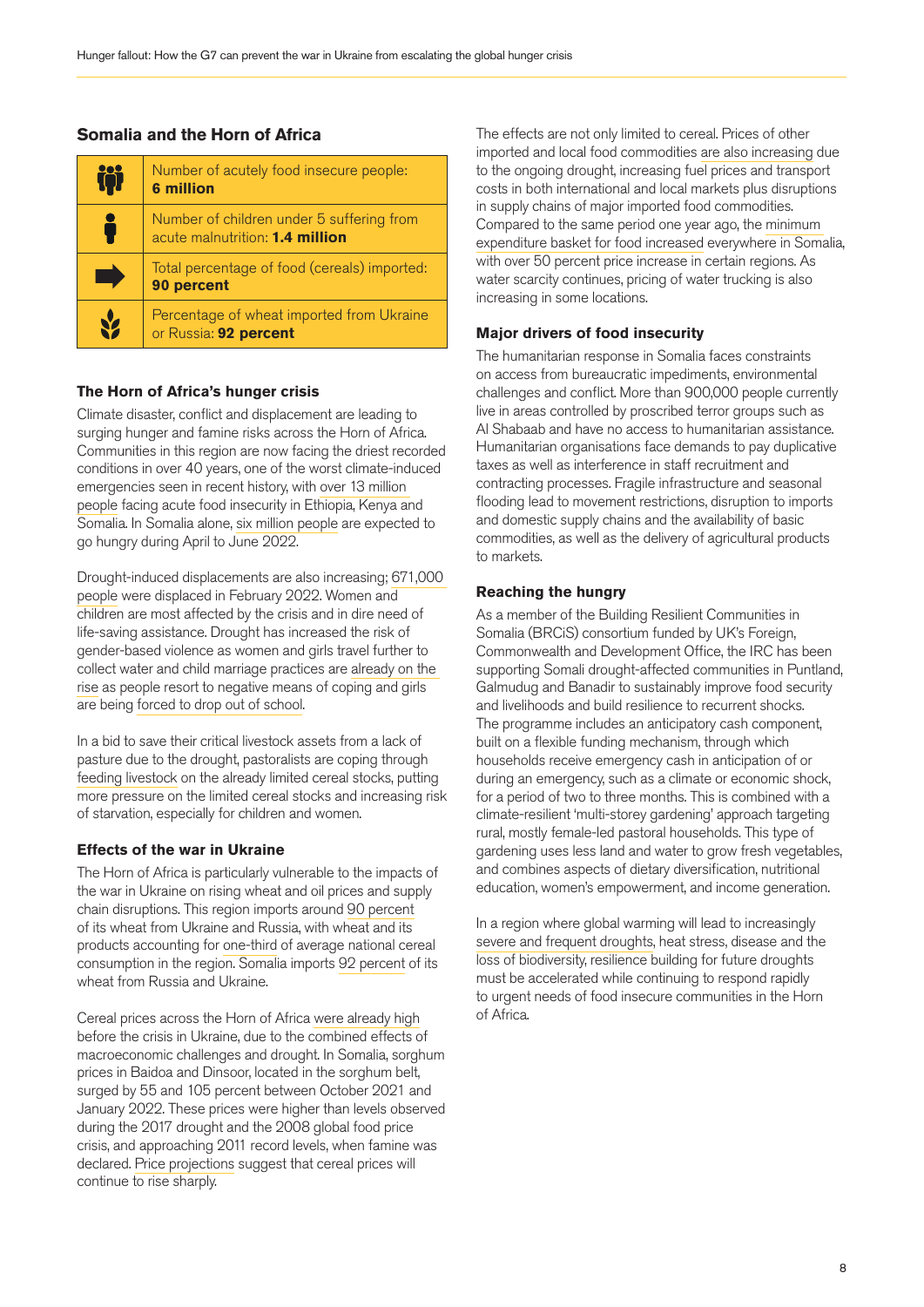### **The Sahel**

| iòi | Number of acutely food insecure people:<br>34.1 million                                      |
|-----|----------------------------------------------------------------------------------------------|
|     | Number of children under 5 suffering from<br>acute malnutrition: over 7 million              |
|     | Total percentage of food imported: 8-28<br><b>percent</b> (of wheat, rice and coarse grains) |
|     | Percentage of wheat imported from Ukraine<br>or Russia: 30-50 percent                        |

### **The Sahel's hunger crisis**

West Africa is hit by its worst food crisis in a decade, with  [41 million people expected to go hungry this June](https://www.humanitarianresponse.info/en/operations/west-and-central-africa/document/sahel-and-west-africa-unprecedented-food-and-nutrition) – a new historic level. Over 80 percent of these are in the most affected areas are in the Central Sahel Zone: Mali-Niger-Burkina Faso, and Lake Chad Basin Zone: Nigeria-Chad-Cameroon, being affected by the triple threat of climate change, conflict and COVID-19 induced economic downturn.

The latest Global Report on Food Crises reports the number of children under five in the region suffering from acute malnutrition at over [7 million cases.](http://www.fightfoodcrises.net/fileadmin/user_upload/fightfoodcrises/doc/resources/GRFC_2022_FINAl_REPORT.pdf) Currently, [only](https://www.actionagainsthunger.org/publication/2021/08/state-evidence-2021-modifications-aiming-optimize-acute-malnutrition-management)  [20 percent of children](https://www.actionagainsthunger.org/publication/2021/08/state-evidence-2021-modifications-aiming-optimize-acute-malnutrition-management) suffering from acute malnutrition are admitted to treatment, and the lack of treatment is deadly. Although data is poor, best estimates suggest that [up to two million child deaths](https://www.ncbi.nlm.nih.gov/pmc/articles/PMC8050919/#:~:text=Children%20with%20severe%20acute%20malnutrition%20are%20nearly%2012%20times%20more,due%20to%20severe%20acute%20malnutrition.) globally are attributed to severe acute malnutrition each year.

Food insecurity, combined with displacements, widespread insecurities due to violent extremism and communal conflicts are also [increasing the risk of gender-based](https://gbvaor.net/sites/default/files/2022-04/No Conflict in a Vacuum-GBV-Food Insecurity-Ukraine and WCAR-FINAL-4.4.2022.pdf)  [violence,](https://gbvaor.net/sites/default/files/2022-04/No Conflict in a Vacuum-GBV-Food Insecurity-Ukraine and WCAR-FINAL-4.4.2022.pdf) including intimate partner violence, sexual violence, sexual harassment, exploitation and abuse and child marriage.

### **Effects of the war in Ukraine**

Prior to the war in Ukraine, countries in the Sahel were already experiencing soaring food prices, humanitarian access constraints and acute food insecurity. Pandemicrelated supply chain disruptions [had inflated prices](https://fscluster.org/nigeria/document/implications-crisis-ukraine-west-africa) and affected availability of food commodities in local markets. The region is heavily dependent on wheat imports from Russia and Ukraine. Over half of all wheat consumed by Mali and Cameroon, for example, comes from Russia.

Further price increases on the world market due to the Ukraine conflict will certainly affect the region, already facing constrained fiscal space. Local prices for rice, wheat, oil, sugar and other processed imports [have already](https://blogs.worldbank.org/voices/war-ukraine-amplifying-already-prevailing-food-crisis-west-africa-and-sahel-region)  [risen](https://blogs.worldbank.org/voices/war-ukraine-amplifying-already-prevailing-food-crisis-west-africa-and-sahel-region) between 20 to 50 percent in different countries of the region.

### **Major drivers of food insecurity**

Already chronically high levels of acute malnutrition in the region have worsened in recent years due to the socioeconomic impacts of COVID-19, insecurity and armed conflict and the impacts of the climate crisis. Conflicts and displacement have led to loss of livelihoods and abandonment of cropland. Recent droughts have also resulted in poor food production. Cereal production in some parts of the Sahel has [dropped by about a third](https://reliefweb.int/report/burkina-faso/west-africa-faces-its-worst-food-crisis-ten-years-over-27-million-people-already) compared to last year.

The next agricultural season is also in danger. Limited access to fields due to massive population displacements and insecurity will severely disrupt preparations and harvesting of the 2022 season. Furthermore, seed stocks are exhausted and there are limited options to regain seeds, despite distributions by NGOs.

Faced with a harsh lean season, communities are already resorting to negative ways of coping, such as selling livestock and other possessions, which damage their longterm resilience. People are eating their seeds, leaving them with none to plant and selling livestock. Without any source of income, many have resorted to loans to purchase seeds or fertiliser and are pushed further into a cycle of poverty and indebtedness.

### **Reaching the hungry**

Recovering from economic shocks can take at least two to three years – but given the region's particular climate vulnerability – increases in rates of food insecurity and acute malnutrition are likely to continue in the longer term. In addition to urgently responding to the ongoing crisis, donors should therefore commit to adequate anticipatory financing to be prepared for upcoming climate shocks, as well as innovative forms of anticipatory action to prevent child malnutrition scaling up capacity before a spike in acute malnutrition occurs (see Box 1).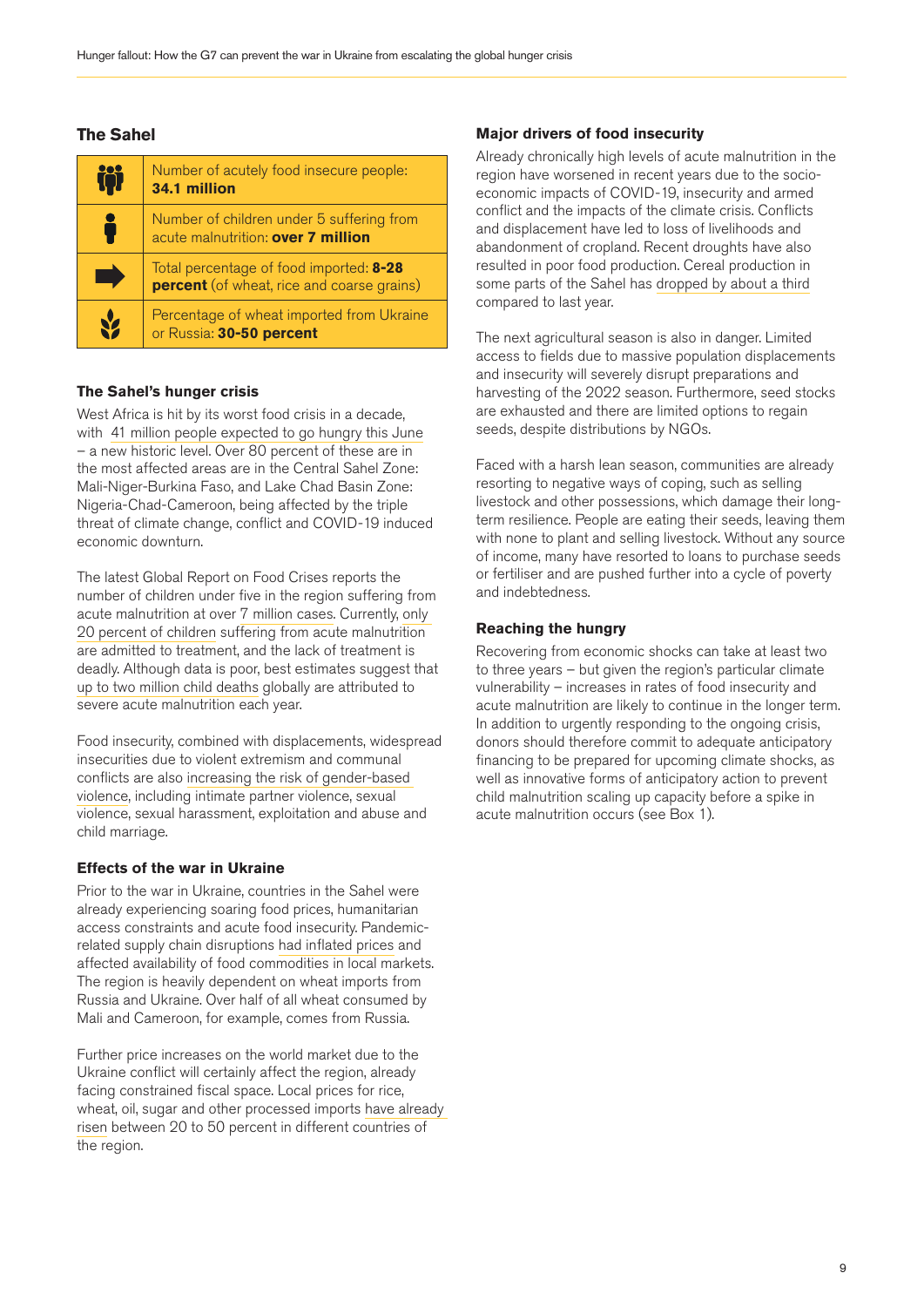### **Box 1: Innovative anticipatory frameworks to address child malnutrition**

Anticipatory action is a mechanism to prepare or arrange financing in anticipation of a crisis to enable a better response. By doing so, the impact of a disaster, such as an extreme weather event, can be mitigated and people be protected from its worst impacts. While we can only predict the onset of a humanitarian crisis [about half of the time](https://reliefweb.int/report/world/under-secretary-general-humanitarian-affairs-and-emergency-relief-coordinator-mark-0), we know that lean seasons and regularly occurring diseases like malaria lead to [predictable increases in risk of acute malnutrition](https://reliefweb.int/report/world/malnutrition-emergency-sahel-funding-cuts-are-affecting-our-action#:~:text=According%20to%20a%20report%20by,Moumouni%20Kinda%2C%20ALIMA) for children under 5.

Rates of child malnutrition are rising across the different contexts that the IRC works despite knowledge of how to prevent and treat it.



Source: Forthcoming report – IRC "An Untapped Opportunity: Supporting, Scaling, and Simplifying Wasting Treatment"

Applying the principles of anticipatory action can help to prevent deaths of children with acute malnutrition by ensuring that flexible financing, human resources, supply chains and pre-stocked treatments are in place before a spike in acute malnutrition occurs. Anticipatory action can include scaling up capacity to provide [simplified](https://www.simplifiedapproaches.org/)  [approaches](https://www.simplifiedapproaches.org/) to acute malnutrition treatment before the onset of anticipated droughts, inflation of global food prices, or annual flooding.

In the Sahel this year, armed conflict, an early lean season and limited supply of ready-to-use therapeutic food (RUTF) has interrupted the continuum of care for children with acute malnutrition. Linking anticipatory action financing to simplified approaches to acute malnutrition treatment means scaling up the approach in advance of an expected increase of the rate of malnutrition, and has the potential to significantly reduce child mortality. In Mali, the government, communities and civil society actors, including the IRC, are working to teach caretakers and families techniques to [increase earlier detection](https://www.simplifiedapproaches.org/learning-event) of acute malnutrition. In Niger, [community health workers](https://www.unicef.org/media/97006/file/Simplified-Aproaches-Rapid-Evidence-Review.pdf) have been trained to test for and treat acute malnutrition, which can enable the continuum of care to continue locally, particularly if humanitarian access is limited.

The IPC estimates that almost 700,000 children under 5 in Burkina Faso will be acutely malnourished in 2022, with an 18 percent increase in cases of severe acute malnutrition from last year. A commitment to adequate anticipatory financing for malnutrition treatment to ensure that each child with acute malnutrition can access treatment can mitigate the risk of expected increases in malnutrition cases in the Sahel and other humanitarian contexts in 2022.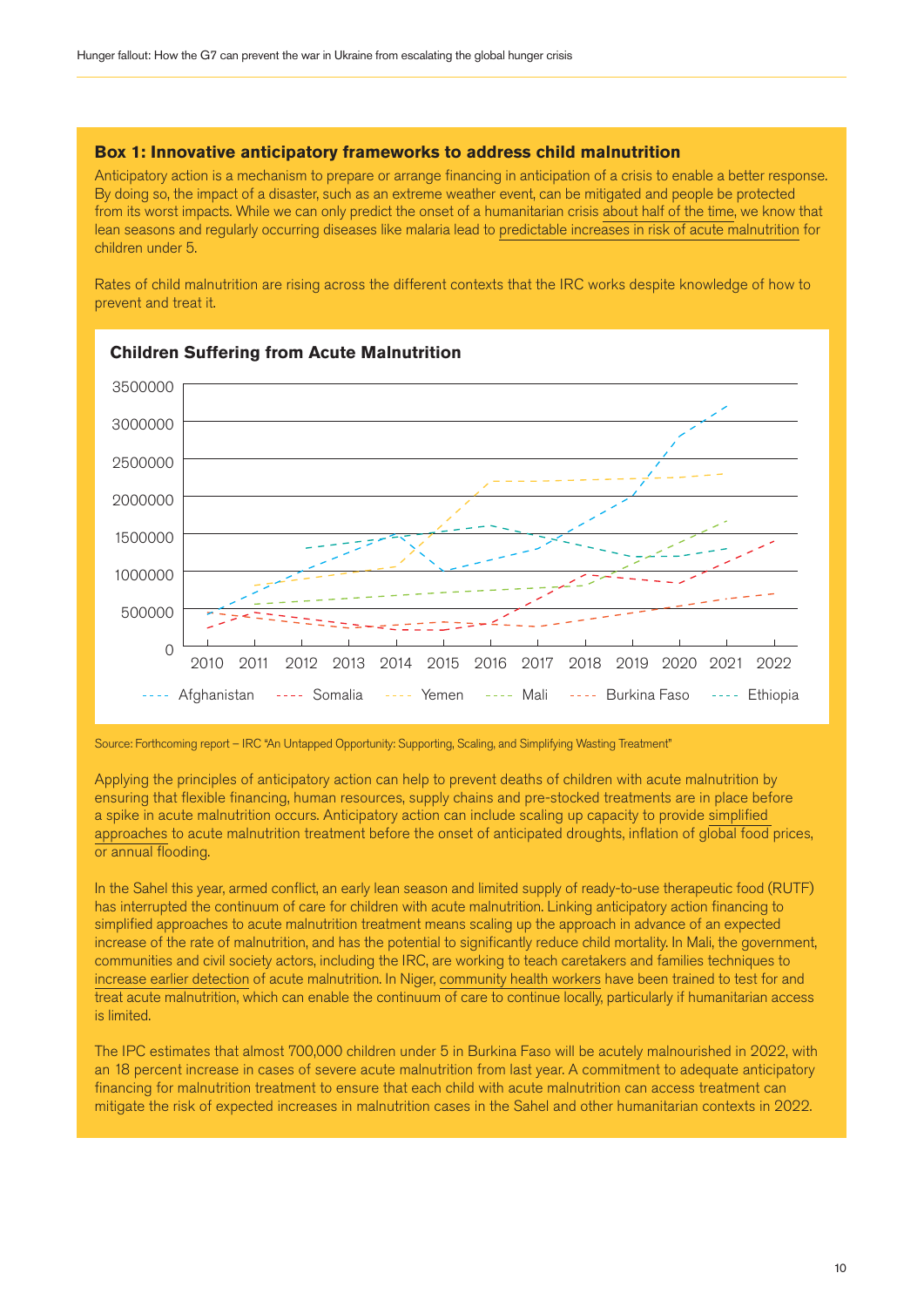# **Actions needed to address hunger and support recovery**

**In its 2021 report** *[Ending the Hunger Crisis](https://www.rescue.org/sites/default/files/document/5903/endingthehungercrisis.pdf)***, the IRC set out the immediate and long term actions that the G7 and wider international community must take to reverse the global hunger crisis. These were funding for humanitarian cash as well as proven interventions to prevent and respond to acute malnutrition in the immediate term, alongside diplomatic action to remove barriers to humanitarian access. Longer term resilience relies on inclusive food systems that empower women and girls and are climate resilient. This combination of coordinated emergency measures coupled with longer term development measures are an effective way to respond to and mitigate rising hunger as shown in all of the case studies above and discussed in Box 2. All of this relies on fully resourced, humanitarian assistance that reaches frontline responders and better preparation for future risks through anticipatory and risk-informed financing. Some promising steps in this direction have recently been taken by the EU, WFP and FAO in their [Global Network Against Food Crises](https://www.fao.org/resilience/global-network-against-food-crises/en/) to integrate anticipatory and short-term humanitarian action with development and resilience building to address the root causes of food crises. But with the continuing triple threat of conflict, climate and COVID-19 and the number of people experiencing emergency levels of food insecurity expected to rise in 2022, it is critical that the G7 injects fresh momentum into these actions alongside vital steps to mitigate the risks exacerbated by the war in Ukraine.**

### **Box 2: Mitigating hunger requires coordinated emergency and longer term development interventions**

Preventing acute food insecurity relies on a combination of emergency measures such as humanitarian cash and malnutrition prevention and response, as well as food security interventions that build long term resilience and livelihoods by resourcing local, diverse and climate resilient food systems. This counts on donors bridging the humanitarian development divide through greater coordination, joint design, and longer term funding – which would simultaneously benefit gender outcomes.

An example of where IRC implements this approach in practice is in Afghanistan, where we deliver multi purpose cash assistance in the early phases of an emergency, while also building long term resilience through providing climate-adapted inputs and technical training on climate smart farming practices for women's kitchen gardens. Women are supported to set up home based businesses processing fruits, vegetables and dairy to generate incomes and improve food security for themselves and their families.

# **Building inclusive and resilient food systems in the face of global warming and the wake of the Ukraine crisis**

After new evidence on the [negative impacts of global](https://www.ipcc.ch/report/ar6/wg2/downloads/report/IPCC_AR6_WGII_SummaryForPolicymakers.pdf)  [warming](https://www.ipcc.ch/report/ar6/wg2/downloads/report/IPCC_AR6_WGII_SummaryForPolicymakers.pdf) on food security and the past years' [COVID-19](https://www.fao.org/3/cb1020en/CB1020EN.pdf)  [related supply chain disruptions,](https://www.fao.org/3/cb1020en/CB1020EN.pdf) the war in Ukraine is pointing us again to the need for food system change. Diverse, local, inclusive and climate resilient food systems are crucial for reducing reliance on imports of food and energy-intensive chemical fertilisers. This should include [agroecological farming approaches](https://www.chathamhouse.org/2022/04/ukraine-war-and-threats-food-and-energy-security) protecting vital ecosystems and biodiversity as well as diversifying production away from a reliance on major grains.

A feminist approach is essential to increase food security and build climate resilience (see Box 3). Long-term investments in local solutions to food security and climate resilience that centre on the leadership of women, girls and displaced populations are critical to protect future generations from shocks such as price increases and disrupted supply chains.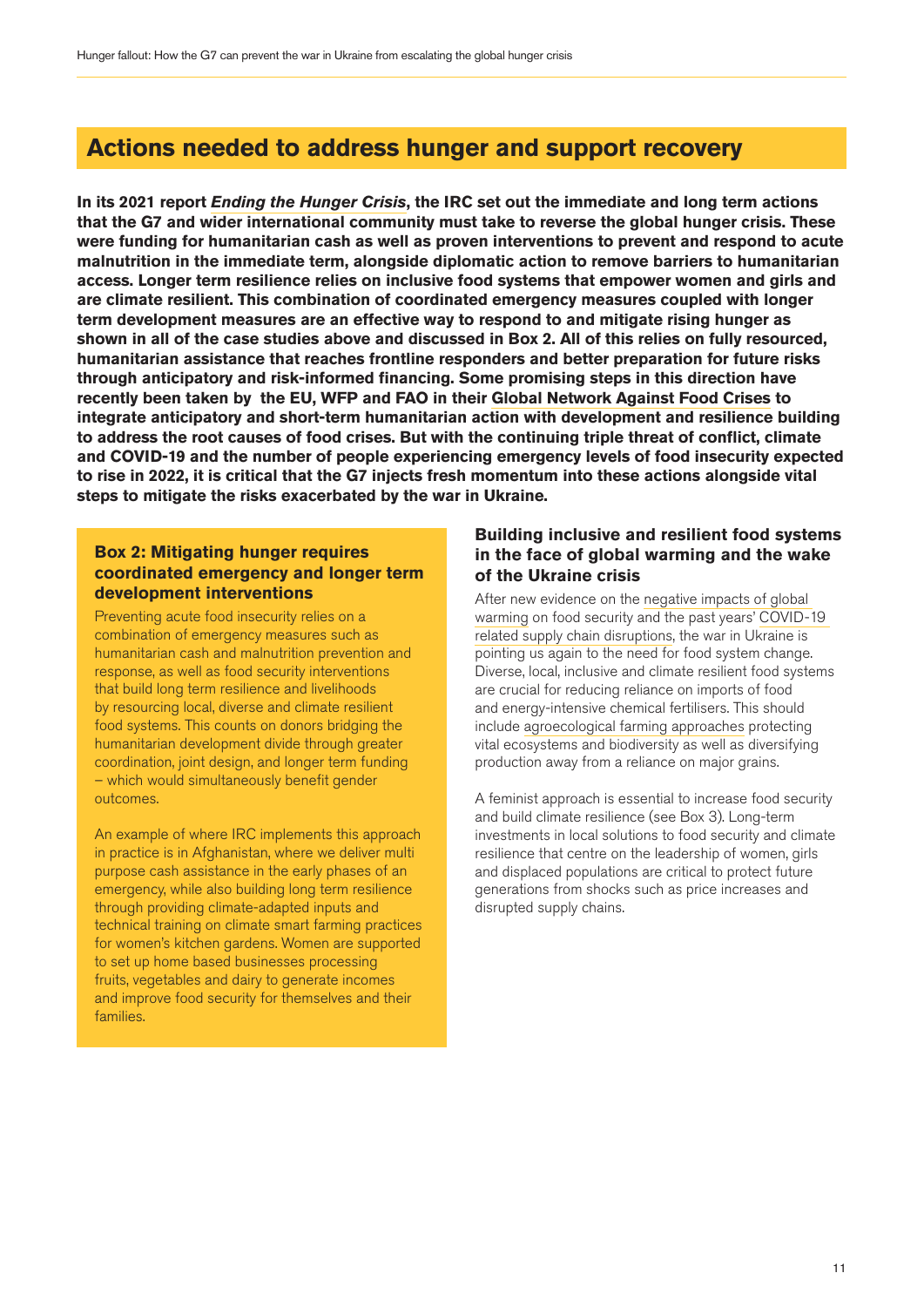### **The importance of anticipatory action**

To avoid future crises, the international community should work together to better predict and prepare for future risks through analytical tools and anticipatory and risk-informed financing. Last year, the G7 prioritised anticipatory action in its Famine Compact, predominantly focused on anticipatory action in relation to climate resilience. Similarly, Germany's proposal of a "Global Shield" against climate risks would [secure financing to address climate impacts](https://www.e3g.org/news/2022-in-climate-diplomacy-diplomatic-opportunities/). To maximise the effectiveness of this initiative it is vital that the most vulnerable and affected communities have a voice in the decision-making process so that responses best meet

their needs and circumstances. The German Presidency also has the opportunity to extend to scale up other forms of anticipatory action, for example to prevent child malnutrition (see Box 1 on page 10).

As the hunger fallout from the war in Ukraine begins to hit other crisis-affected countries, the window for an effective anticipatory response is fast closing for millions living under the threat of hunger. G7 countries should now seek to put into action the collective commitment of the famine prevention compact "to increase anticipatory action" and scale up much needed humanitarian funding.

### **Box 3: Why take a feminist approach to food security?**

In *[Ending the Hunger Crisis](https://www.rescue.org/sites/default/files/document/5903/endingthehungercrisis.pdf)*, the IRC argued that a feminist approach is essential to increase food security and build climate resilience. The IRC implements a feminist approach in the most challenging settings, by working towards enhancing crisis-affected women's control over and equal access to resources, assets, jobs and markets in our livelihoods and food security programmes. Doing so yields several positive outcomes:

#### **1. Taking a feminist approach means adhering to the humanitarian principle of neutrality.**

To ensure that humanitarian interventions for food security serve all people in need, we need to take into account how existing power structures marginalise and discriminate against women and girls.

### **2. Taking a feminist approach means helping more effectively.**

Feminist programming is dedicated to accountability towards the populations it serves. This means feedback loops are built into programming, to ensure it meets the local realities and delivers services effectively.

### **3. Taking a feminist approach means women are part of the solution.**

Women and girls are pivotal agents of change in their communities and are best placed to identify the support they require. A feminist approach to food security works to ensure local women-led and women's rights organisations can participate in decision-making and access resources on equal footing.

### **4. Taking a feminist approach enables lasting positive change.**

A feminist approach to food security supports gender-transformative humanitarian action, that empowers female farmers e.g., by ensuring equal access to financial and agricultural inputs. Closing the gender gap in agriculture [would yield significant gains in crop output](https://www2.unwomen.org/~/media/headquarters/attachments/sections/library/publications/2015/costing gender gap_launch.pdf?v=1&d=20151015T142608).

### **5. Taking a feminist approach ensures the safety of women and girls.**

Feminist practice means ensuring the [safety concerns](https://reliefweb.int/report/world/safer-cash-toolkit-collecting-and-using-data-make-cash-programs-safer?msclkid=50202c65c6f111ec81ffa8600bfed183) of women and girls inform humanitarian assistance across all sectors. Cash-based interventions, for example, should be designed with the safety, dignity and rights of women and girls in mind.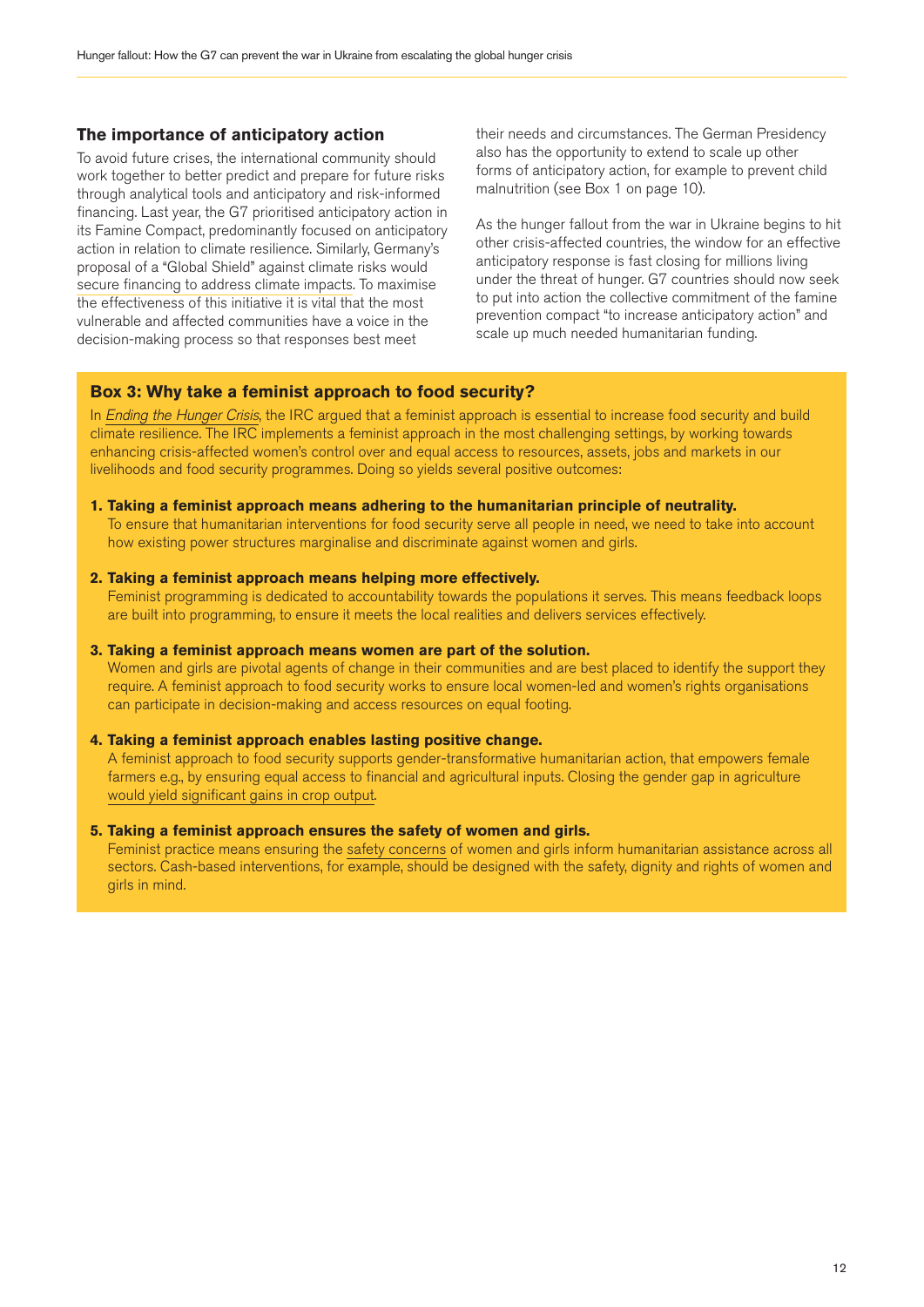# **Recommendations for the G7 and international community**

### **The overarching goal of the German G7 presidency is to jointly advance progress towards [an equitable](https://www.g7germany.de/g7-en/current-information/g7-presidency-programme-1999718)  [world.](https://www.g7germany.de/g7-en/current-information/g7-presidency-programme-1999718) Addressing the unprecedented levels of hunger around the world and building a more equitable and sustainable food system are essential parts of this mission.**

When the G7 meets in Germany in 2022, it has an opportunity and a responsibility to address the global hunger crisis and prevent the war in Ukraine from pushing crisis-affected communities closer to famine. The solidarity that G7 members have demonstrated in response to the invasion of Ukraine must be matched with urgent action to address the hunger fallout in other parts of the world. In addition to responding to the immediate effects of food insecurity and malnutrition, the G7 – working through multilateral mechanisms and with most-affected communities – must take coordinated actions to fix the broken food system and build countries' long-term resilience to future shocks.

# **1. Don't forget other crises: protect and increase funding to prevent acute hunger and famine**

### **G7 members and other donors should:**

- **Honour existing funding commitments for humanitarian crises** such as Afghanistan, Yemen, the Horn of Africa and the Sahel by fulfilling 2022 humanitarian response plans and addressing the funding shortfalls of humanitarian agencies affected by rising food prices.
- **Increase overall aid budgets** in line with the target of investing 0.7 percent of GNI in international aid, and show leadership by honouring humanitarian aid and development aid commitments, avoiding risks of reallocation and ensuring no one is left behind.
- **Provide anticipatory financing** to humanitarian contexts known to be dependent on Ukrainian and Russian wheat and other products, focused on climate resilience and tackling malnutrition.

# **2. Scale up proven interventions to mitigate the hunger fallout from the war in Ukraine**

## **G7 members and other donors should:**

- **Scale up gender and climate-sensitive food security interventions** in humanitarian contexts impacted by supply interruptions and increased food prices, as well as multi-year, flexible grants for humanitarian cash transfers to meet the expanded need of food insecure communities and malnutrition prevention and response programmes in high risk contexts. This requires coordination across humanitarian and development actors.
- **Invest in better disaster risk information and monitoring,** more predictable risk financing and other forms of anticipatory action designed in consultation with affected communities in line with [Crisis Lookout](https://www.disasterprotection.org/latest-news/centre-launches-g7-solutions-paper-as-crisis-lookout-coalition-gathers-to-explore-lessons-of-covid-19)  [Coalition](https://www.disasterprotection.org/latest-news/centre-launches-g7-solutions-paper-as-crisis-lookout-coalition-gathers-to-explore-lessons-of-covid-19) recommendations.
- Increase support for long-term and inclusive **social protection programmes and safety nets** in countries affected by fragility, conflict and displacement to protect vulnerable populations from price spikes, while enhancing linkages between social protection and poverty reduction, food security and nutrition outcomes.